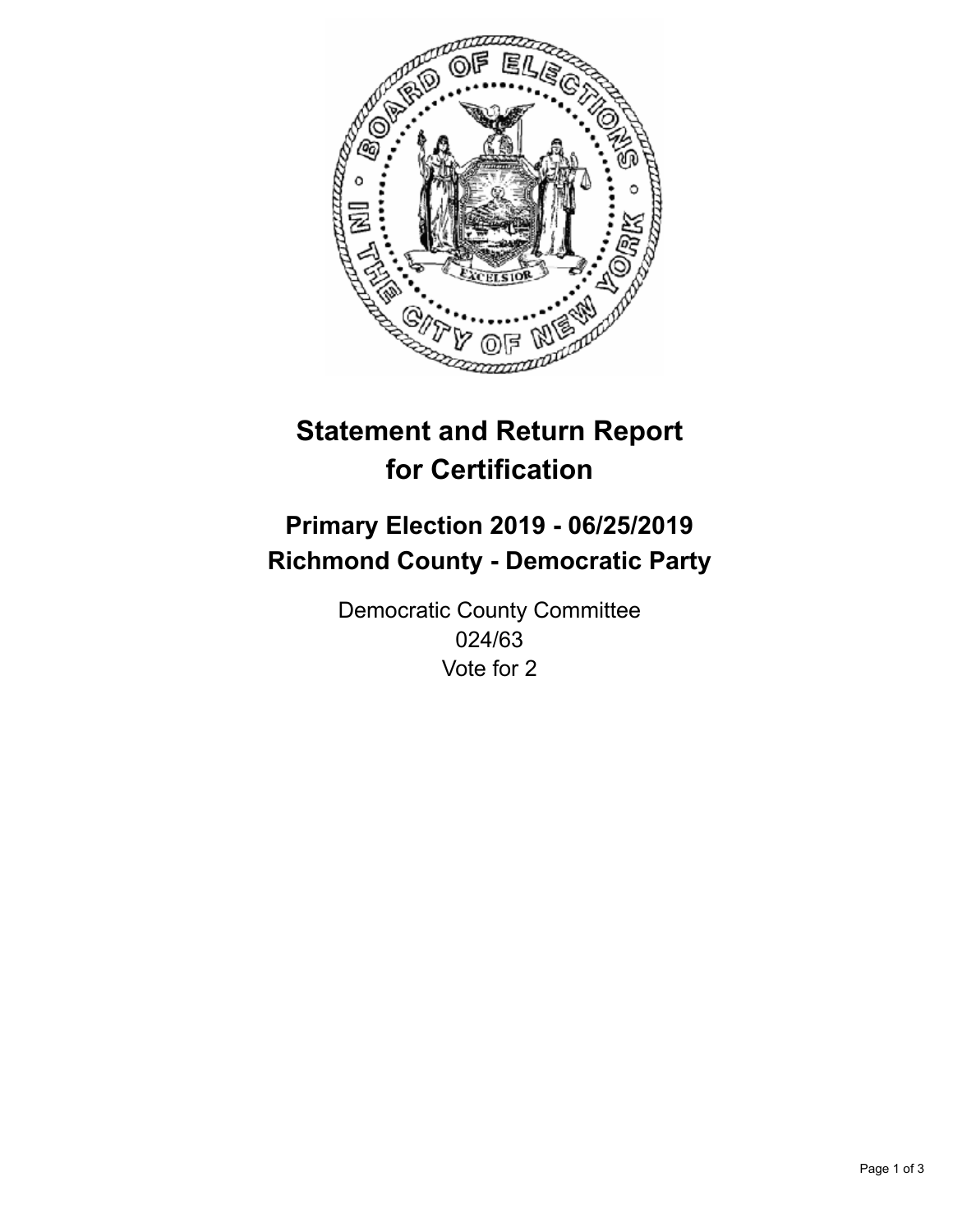

## **Assembly District 63**

| <b>PUBLIC COUNTER</b>                                    | 20             |
|----------------------------------------------------------|----------------|
| <b>MANUALLY COUNTED EMERGENCY</b>                        | 0              |
| ABSENTEE / MILITARY                                      | 2              |
| AFFIDAVIT                                                | 0              |
| <b>Total Ballots</b>                                     | 22             |
| Less - Inapplicable Federal/Special Presidential Ballots | 0              |
| <b>Total Applicable Ballots</b>                          | 22             |
| <b>MENDY M. MIROCZNIK</b>                                | 19             |
| <b>IRIT SUSSMAN-MIROCZNIK</b>                            | 17             |
| DAVID S. POSSNER                                         | $\overline{2}$ |
| <b>Total Votes</b>                                       | 38             |
| Unrecorded                                               | 6              |